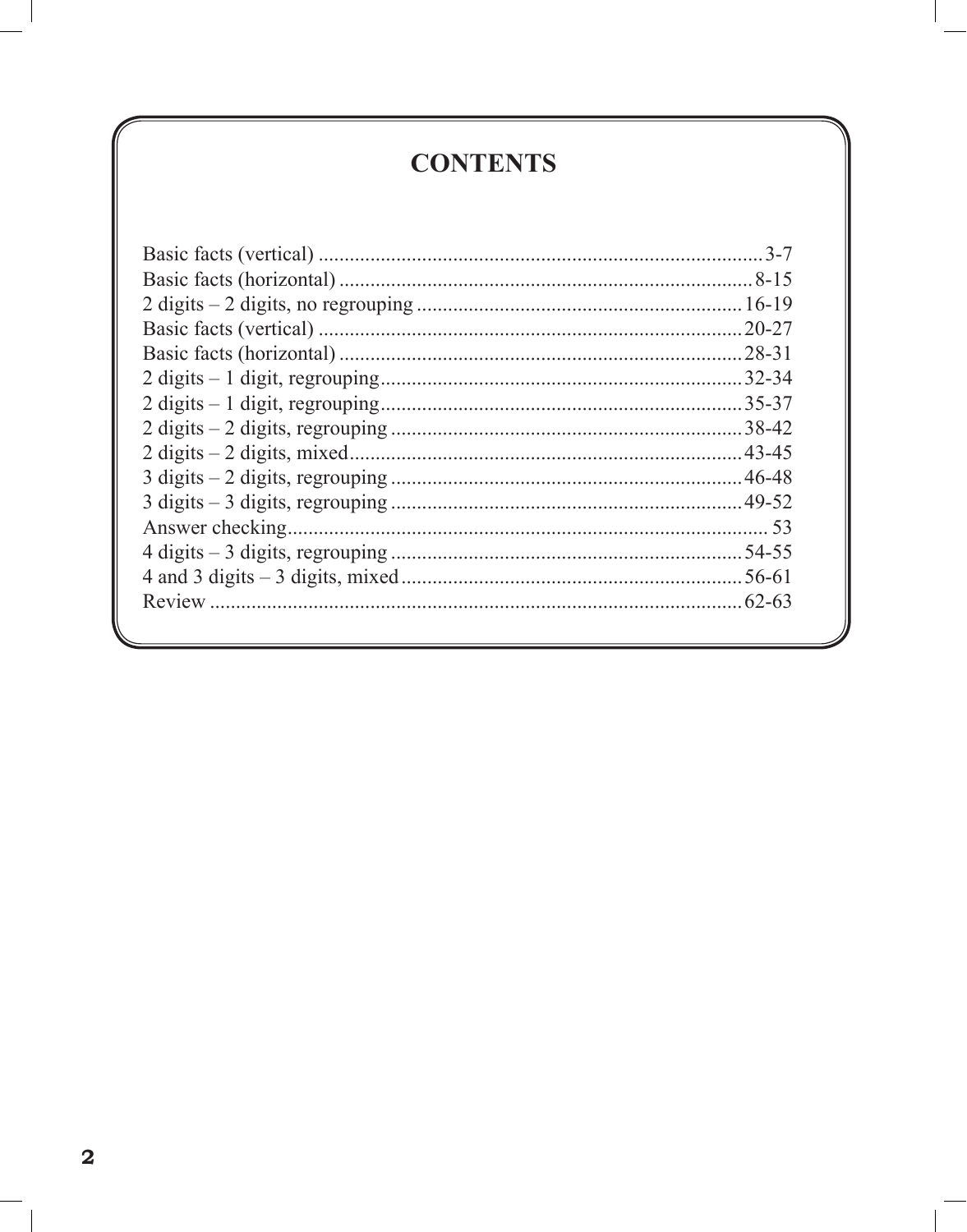| Example:  |                            |                                         |                       |                            |               |
|-----------|----------------------------|-----------------------------------------|-----------------------|----------------------------|---------------|
|           |                            |                                         |                       |                            |               |
|           |                            | D                                       | 8<br>8                |                            |               |
|           |                            |                                         | 2                     |                            | 8             |
| 6<br>$-4$ | q<br>$\frac{-8}{\sqrt{2}}$ | 3<br>$\frac{-\breve{\mathbf{O}}}{\Box}$ | q<br>$-\underline{6}$ | 8<br>$-1$                  | 7             |
| 9<br>$-7$ | 5<br>$\frac{-2}{\sqrt{2}}$ | $\frac{6}{-5}$                          | 8<br>$-7$             | q<br>$\frac{-2}{\sqrt{2}}$ | $\frac{1}{5}$ |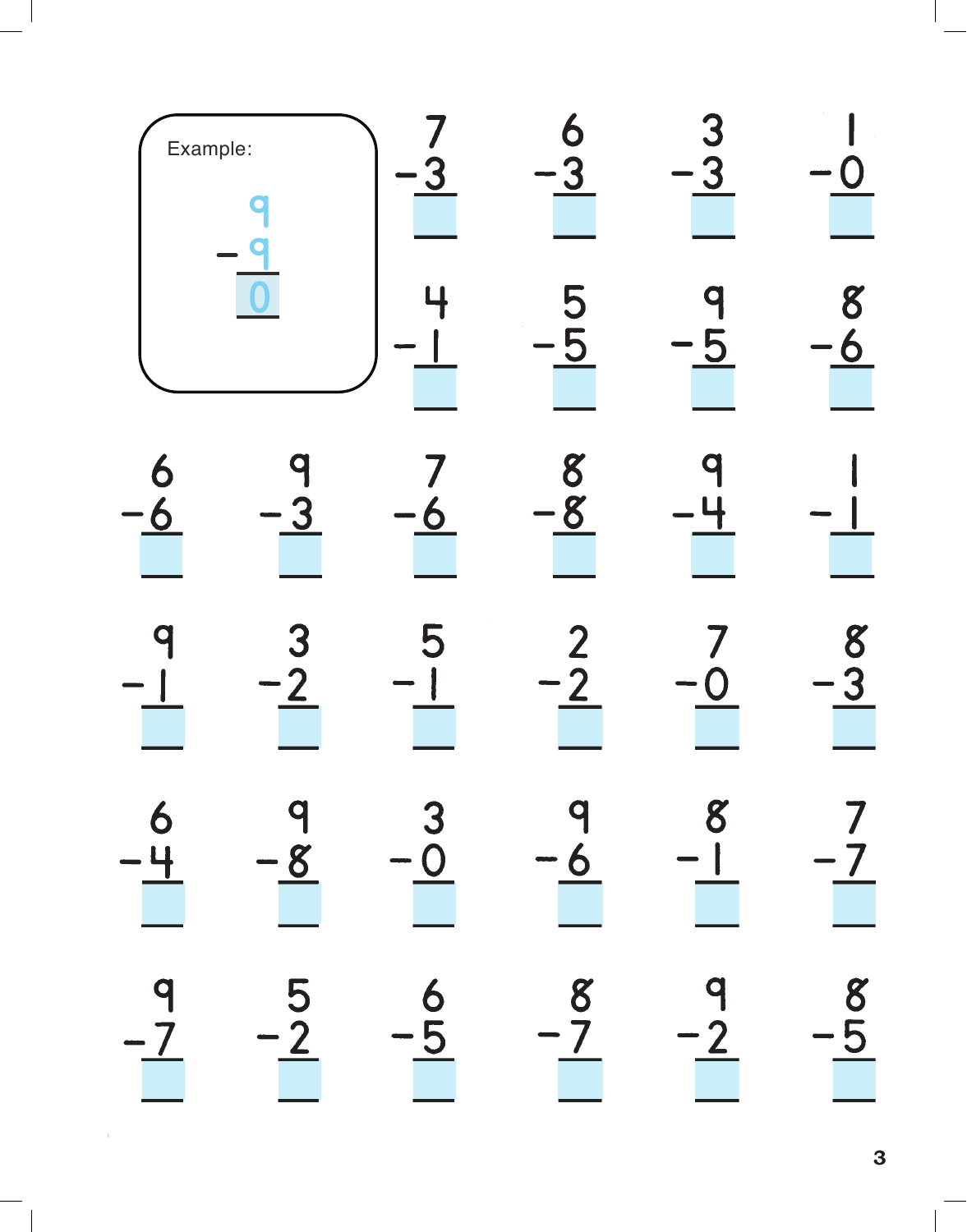|                                                | $\begin{array}{c}\n9 \\ -0 \\ \hline\n\end{array}$ | $\begin{array}{c}\n5 \\ -3\n\end{array}$           | $\frac{4}{1}$                                      | $\frac{8}{5}$                            | $\begin{array}{c}\n7 \\ 1 \\ \hline\n\end{array}$ |
|------------------------------------------------|----------------------------------------------------|----------------------------------------------------|----------------------------------------------------|------------------------------------------|---------------------------------------------------|
| $\frac{-2}{-3}$                                | $\frac{8}{1}$                                      | $\begin{array}{c}\n7 \\ -5 \\ \hline\n\end{array}$ | $\begin{array}{c}\n6 \\ -0 \\ \hline\n\end{array}$ | $\begin{array}{c}\n3 \\ -1\n\end{array}$ |                                                   |
|                                                | $\frac{2}{\sqrt{2}}$                               | $\begin{array}{c}\n1 \\ -3 \\ \hline\n\end{array}$ | $\frac{6}{2}$                                      | $\frac{4}{1}$                            | $\begin{array}{r} 8 \\ -2 \\ -1 \\ 1 \end{array}$ |
| $\begin{array}{c}\n6 \\ -5 \\ -6\n\end{array}$ | $\begin{array}{c}\n9 \\ -2\n\end{array}$           | $\frac{4}{2}$                                      | $\frac{5}{1}$                                      | $\begin{array}{c}\n7 \\ 7\n\end{array}$  | $\begin{array}{c}\n-0 \\ \hline\n\end{array}$     |
| $-\underline{3}$                               |                                                    |                                                    |                                                    |                                          |                                                   |
|                                                |                                                    |                                                    |                                                    |                                          |                                                   |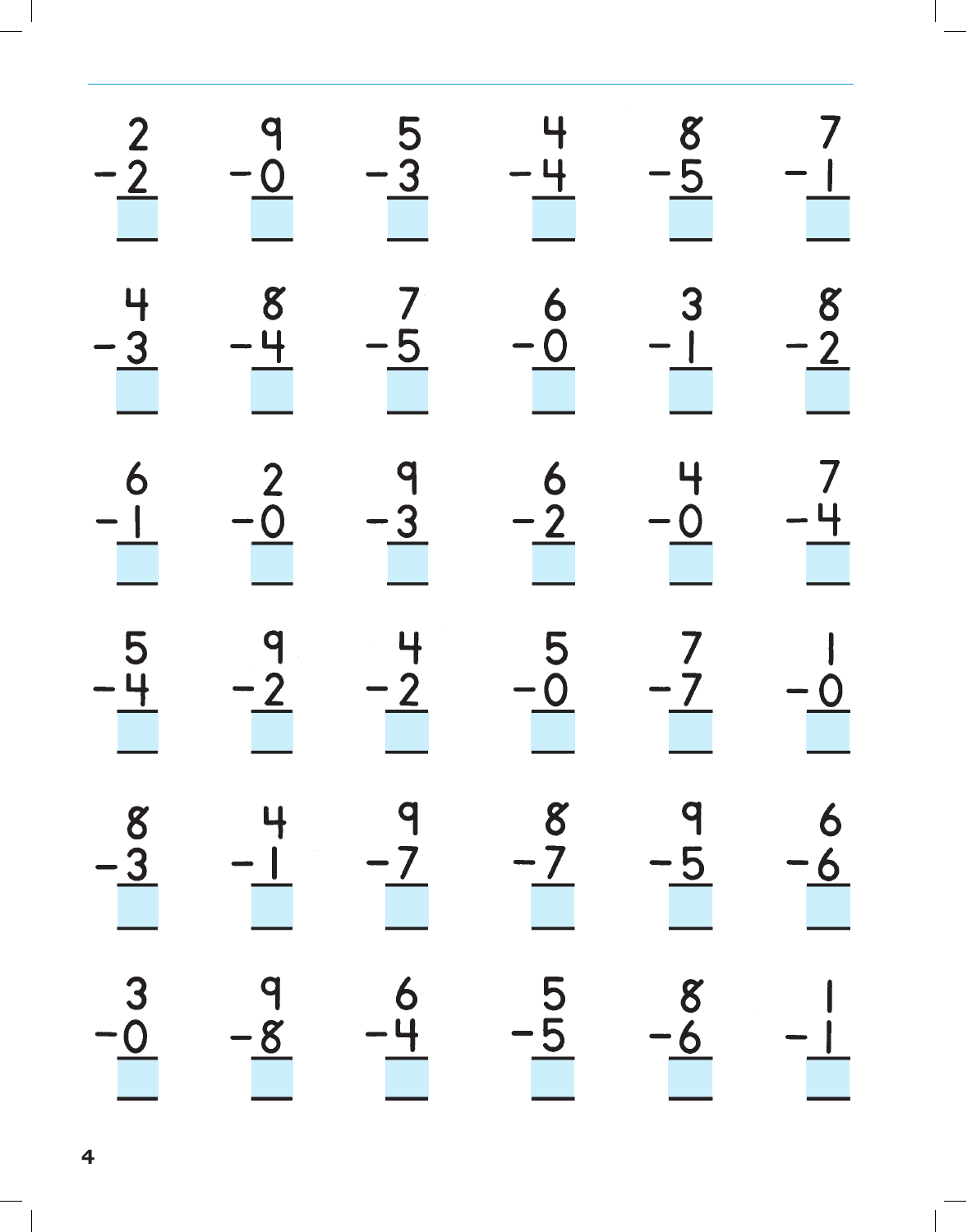|                                                                                                                                                                                                                                                                                                                                                                                                                                                                                                         | $\begin{array}{c}\n5 \\ -2\n\end{array}$ | $\begin{array}{r} 3 \\ -3 \end{array}$             | $\begin{array}{r} 8 \\ -5 \end{array}$             | $\begin{array}{c}\n6 \\ -1\n\end{array}$             |                                               |
|---------------------------------------------------------------------------------------------------------------------------------------------------------------------------------------------------------------------------------------------------------------------------------------------------------------------------------------------------------------------------------------------------------------------------------------------------------------------------------------------------------|------------------------------------------|----------------------------------------------------|----------------------------------------------------|------------------------------------------------------|-----------------------------------------------|
| $\begin{array}{c c c c c} \hline - & & & \\ \hline & - & & \\ \hline & - & & \\ \hline & - & & \\ \hline & - & & \\ \hline & - & & \\ \hline & - & & \\ \hline & - & & \\ \hline & - & & \\ \hline & - & & \\ \hline & - & & \\ \hline & - & & \\ \hline & - & & \\ \hline & - & & \\ \hline & - & & \\ \hline & - & & \\ \hline & - & & \\ \hline & - & & \\ \hline & - & & \\ \hline & - & & \\ \hline & - & & \\ \hline & - & & \\ \hline & - & & \\ \hline & - & & \\ \hline & - & & \\ \hline & -$ | $\frac{8}{1}$                            | $\begin{array}{c}\n+ \\ -0 \\ \hline\n\end{array}$ | $\begin{array}{c}\n1 \\ -0\n\end{array}$           | $\begin{array}{c}\n6 \\ -3 \\ \hline\n\end{array}$   |                                               |
| $\frac{6}{1}$                                                                                                                                                                                                                                                                                                                                                                                                                                                                                           | $\begin{array}{c}\n7 \\ -0\n\end{array}$ | $\frac{4}{-3}$                                     | $\begin{array}{r} 6 \\ -6 \end{array}$             | $\begin{array}{c c}\n9 \\ -3 \\ \hline\n\end{array}$ | $\frac{4}{1}$<br>$-4$<br>$-8$<br>$-8$<br>$-8$ |
| $\frac{6}{2}$                                                                                                                                                                                                                                                                                                                                                                                                                                                                                           | $\begin{array}{c}\n5 \\ -3\n\end{array}$ | $\begin{array}{c}\n3 \\ -1\n\end{array}$           | $\begin{array}{c}\n9 \\ -6 \\ \hline\n\end{array}$ | $\begin{array}{c}\n7 \\ -1\n\end{array}$             | $\begin{array}{c}\n7 \\ -6 \\ \end{array}$    |
|                                                                                                                                                                                                                                                                                                                                                                                                                                                                                                         |                                          |                                                    | $\frac{-2}{\sqrt{2}}$                              | $\overline{\phantom{0}}$                             |                                               |
|                                                                                                                                                                                                                                                                                                                                                                                                                                                                                                         | $-\frac{2}{\sqrt{2}}$                    |                                                    | $-3$                                               | $-\underline{2}$                                     |                                               |